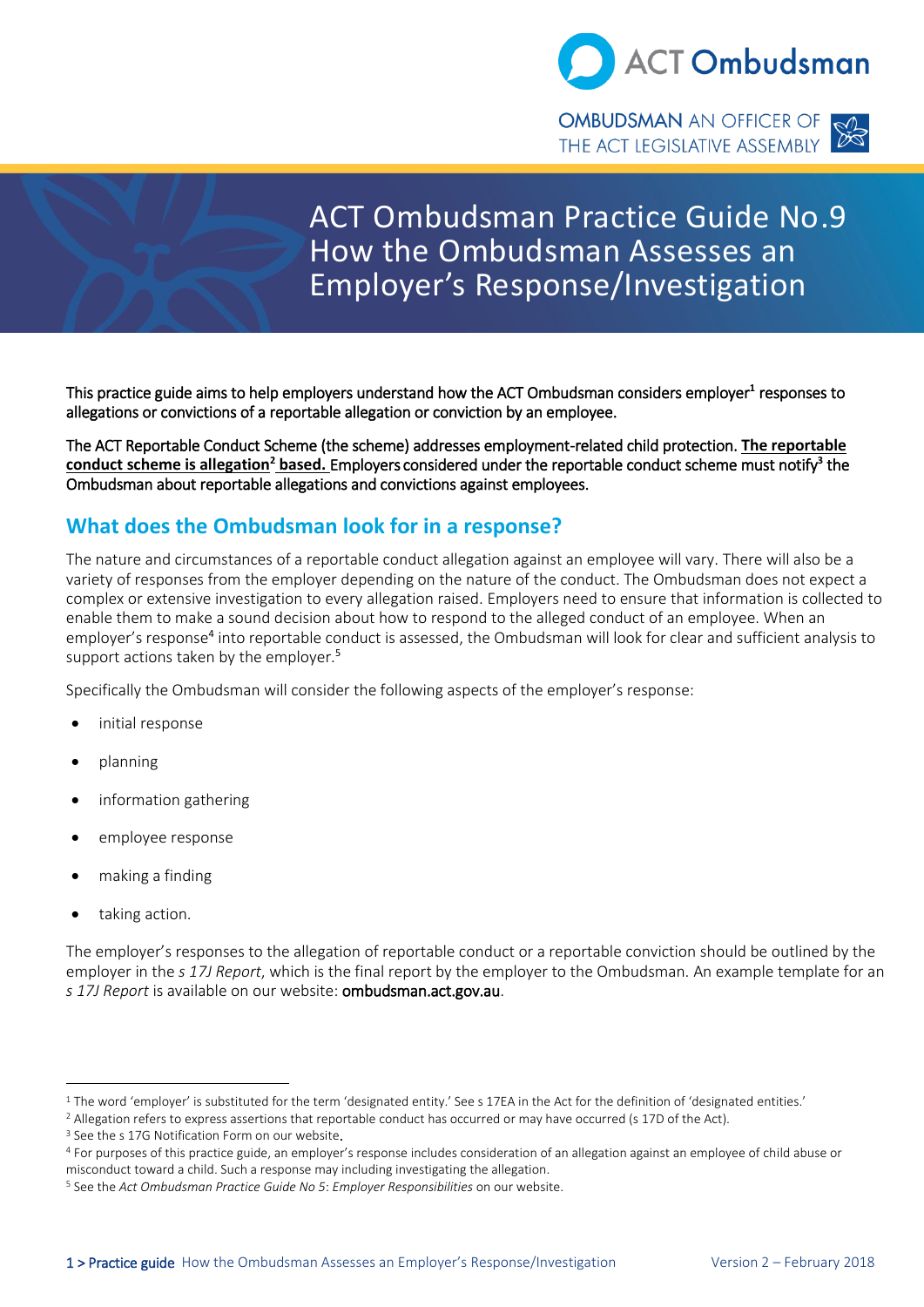

# **Assessing the Employer's Response**

## Overall response

After the *s 17J Report* is submitted, the Ombudsman will consider a range of factors in the employer's overall response including:

- were Child and Youth Protection Services (CYPS), ACT Policing or any other regulators notified of an alleged offence or child at risk of abuse as appropriate?
- was the allegation clearly defined, clarified and recorded correctly when it was initially received?
- are there any procedural fairness considerations to address including:
	- o informing people against whose interests a decision may be made of the substance of any allegations against them or the grounds for adverse comment about them
	- o providing people with a reasonable opportunity to put their case, whether in writing or otherwise
	- o hearing all parties to a matter and considering all submissions made
	- o making reasonable inquiries or investigations before making a decision
	- o ensuring that conflicts of interest are managed
	- o acting fairly and without bias and
	- o conducting investigations without undue delay (allowing for the pre-eminence of criminal and statutory child protection investigations).
- $\bullet$  did the employer consider the risks to the child<sup>6</sup> against whom the wrongdoing was allegedly committed (the victim), the employee who was the subject of the allegation, witnesses and the employer?
- what frameworks were considered or put in place to ensure the safety of the child and the employee?
- did the child against whom the wrongdoing was allegedly committed have any vulnerabilities? If so, were these aspect adequately addressed in the initial response?
- what action, if any, was taken in respect to the employee?
- was any physical or electronic evidence (for example mobile phones or computers) secured at the outset?
- what type of support was offered to the child against whom the wrongdoing was allegedly committed?
- what type of support was offered to the employee who was the subject of the allegation?
- was the employer's overall response to the allegation prompt and timely?
- were actual and potential conflicts of interest identified and addressed?

<sup>6</sup>For purposes of this practice guide and the scheme, the word child includes children, a young person and young people and refers to an individual or individuals under 18 years old.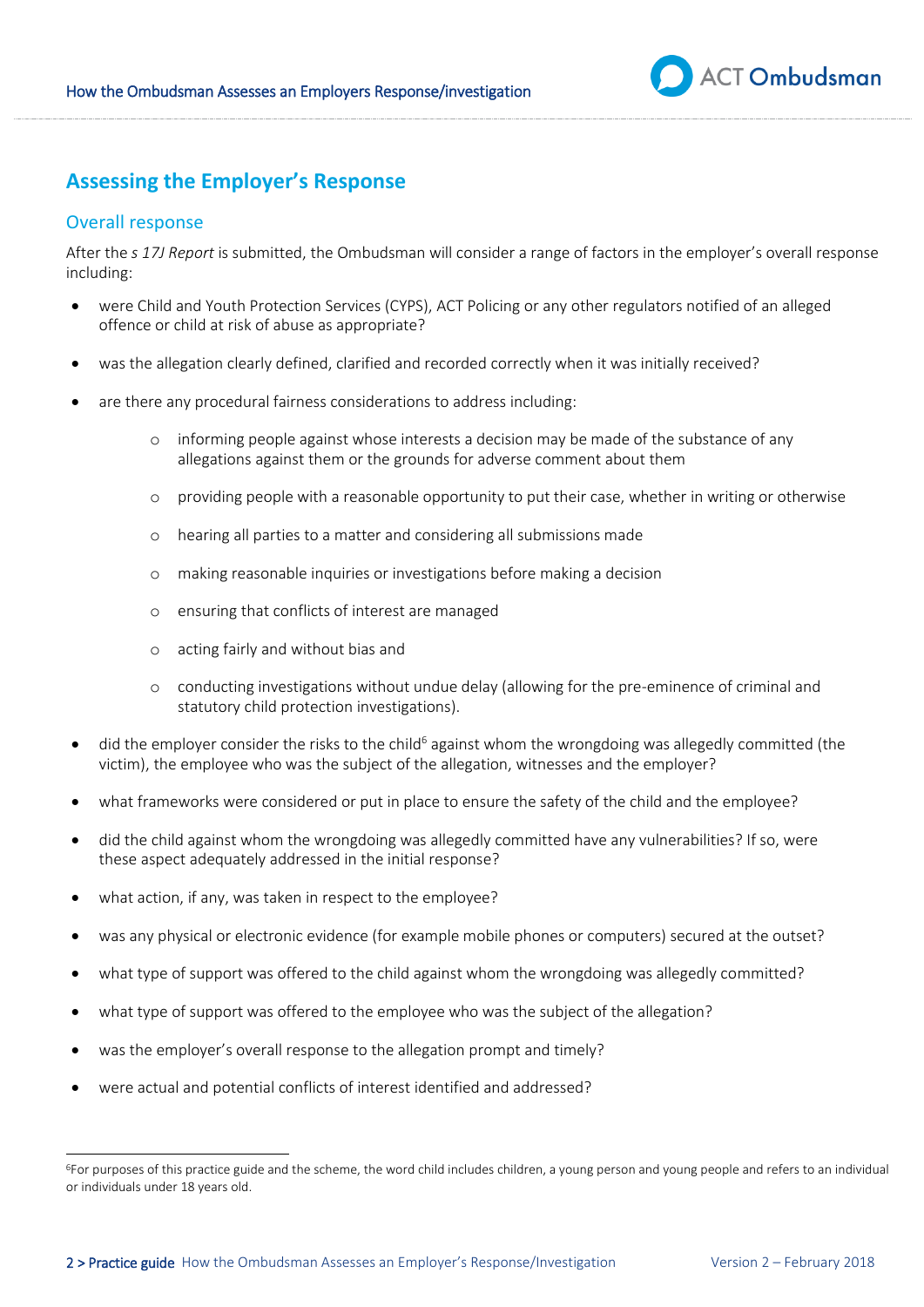

- when did the employer notify the Ombudsman?
- what attempts, if any, were made to share/seek information? (For example, with ACT Policing, CYPS, Access Canberra, Teacher Quality Institute, Children's Education and Care Assurance, Human Rights Commission etc.) Are there any known employers, who are designated entities with whom information should be shared?

## Planning

In addition to the overall response, the Ombudsman will look specifically at the planning that went into any response by the employer to an allegation, including an investigation. Some of the factors which might be considered include:

- did the employer plan how to proceed with the response to the allegation? Was this plan documented and reviewed if necessary?
- how was risk assessed? Was a risk analysis completed and updated during the response by the employer to the allegations?
- in the response to the allegation by the employer, were reasons stated as to the investigator's decisions about who should, or should not, be approached for information? (For example, child witnesses or carers of a child).
- was conflict of interest an issue for the investigator or decision maker? If so, how was that conflict managed?
- how did the employee identify and respond to any cultural or special needs of the child against whom the wrongdoing was allegedly committed or the employee who is the subject of the allegation?
- were other factors considered (for example, confidentiality)?

## Information gathering

The adequacy of an employer's response to an allegation of reportable conduct will be directly influenced by the information gathered and considered in relation to the allegation. The following aspects will be considered by the Ombudsman in this regard:

**Working with children** 

- what steps were taken to ensure confidentiality when information, including information related to a child, was gathered?
- were the risks to a child (including a class of children), the employee who was the subject of the allegation, witnesses and the employer considered during the response/investigation, especially as new information came to light?
- if a child was interviewed, was this done appropriately and the conversation adequately documented?
- when a child is interviewed, where they provided with adequate support?
- if the decision was made not to interview a child, either victim or witness, was the reason clearly recorded? For example, if the child was already interviewed by CYPS or ACT Policing and these records were obtained.
- were the parents or carers of the child (the alleged victim) informed as appropriate during each stage of the response/investigation?
- did the employer offer adequate assistance such as counselling, to the child against whom the wrongdoing was allegedly committed, their family, witnesses and the employee who was the subject of the allegation?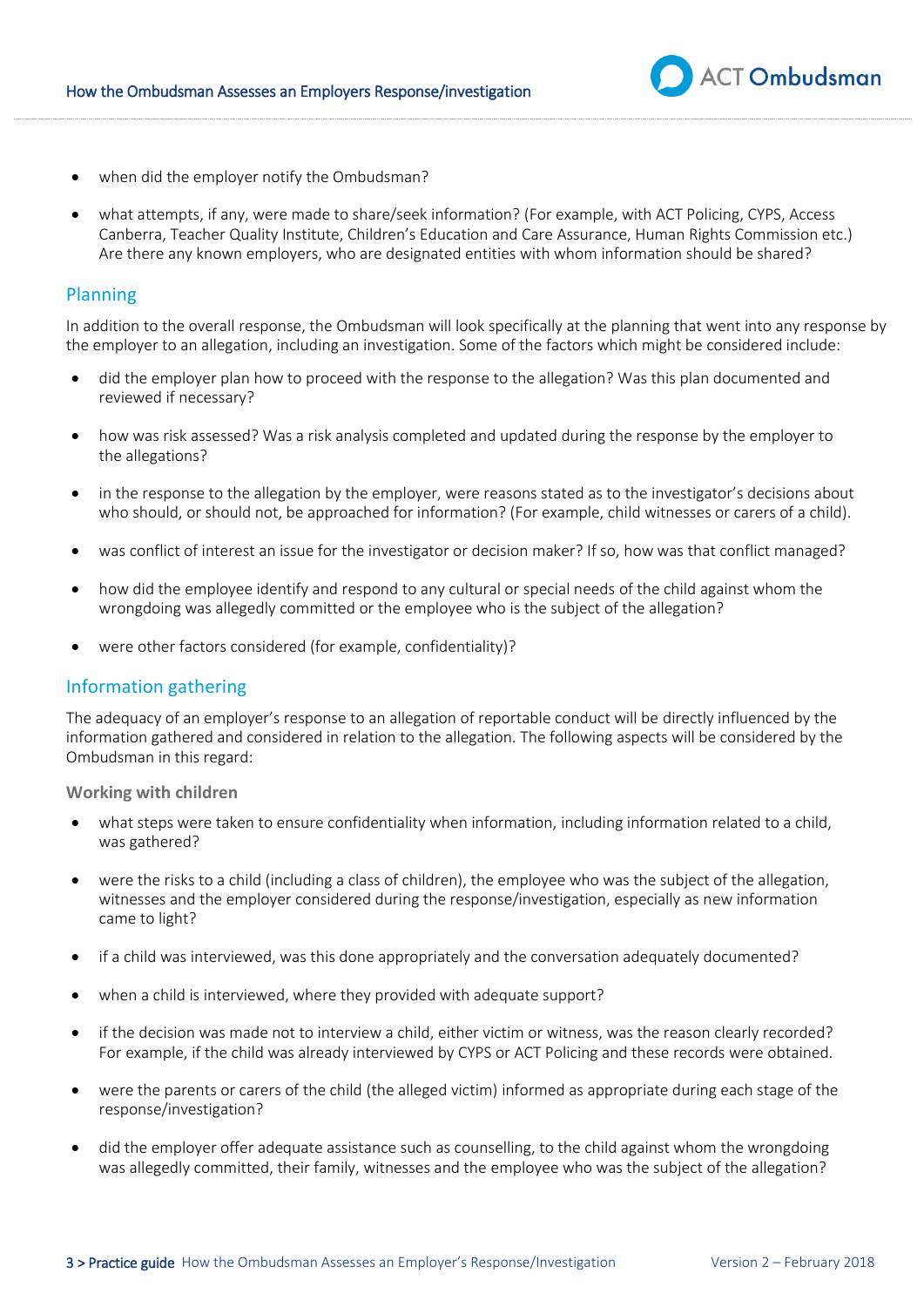

**Considering information generally** 

- were events occurring during the employer's response to the allegation adequately and clearly recorded? (Examples of this type of information may include all actions, phone calls, e-mails, meetings, conversations and decisions).
- were all the relevant people and witnesses that were identified in the response/investigation plan, or similar document, approached to provide oral or written evidence? If not were reasons provided?
- was physical or electronic evidence secured and, if appropriate, forensically examined?
- was the employer's response or investigation process adequately and appropriately documented?
- was information sought and/or obtained from any other sources? For example, were information sharing requests made as appropriate?
- does the final report (see *s 17J Report* for a template) include copies of all relevant advice given or received internally and externally (such as CYPS and ACT Policing)?
- was sufficient information gathered to make a reasonable finding on the balance of probabilities?

#### **Employee Response**

Procedural fairness requires that the employee be afforded all reasonable opportunities to make an informed response to the allegations made against them. This does not translate into a presumptive right for the employee to be informed of an investigation at its commencement.

The employee has the right to reply to the allegation. In addition, a final decision should not be reached before the employee has had an opportunity to make a statement in reply to any proposed adverse comments and findings*.* The Ombudsman will consider whether matters in respect to the employee who is the subject of the allegation are handled fairly and confidentially including:

- did the employer offer adequate assistance, such as counselling, union referrals and management support to the employee?
- were the allegations put to the employee for response? Was a support person present when the allegations were put to the employee?
- was the employee given sufficient detail about the allegation(s) so they could make an adequate response? Was adequate time provided to allow the employee to do so?
- is there a signed records of interview with the employee and/or any written response made by them?
- was the employee advised of the Ombudsman's role in employment-related child protection, including that a notification had been made?

#### **Making a finding**

At the conclusion of the employer's response to an allegation of reportable conduct, the decision maker will make a finding as to whether allegations are sustained or not sustained.<sup>7</sup> The Ombudsman will consider the following questions about the employer's actions:

<sup>&</sup>lt;sup>7</sup> See the ACT Ombudsman Practice Guide No. 6: Making a Finding of Reportable Conduct: <u>ombu<mark>dsman.act.gov.au</mark></u>